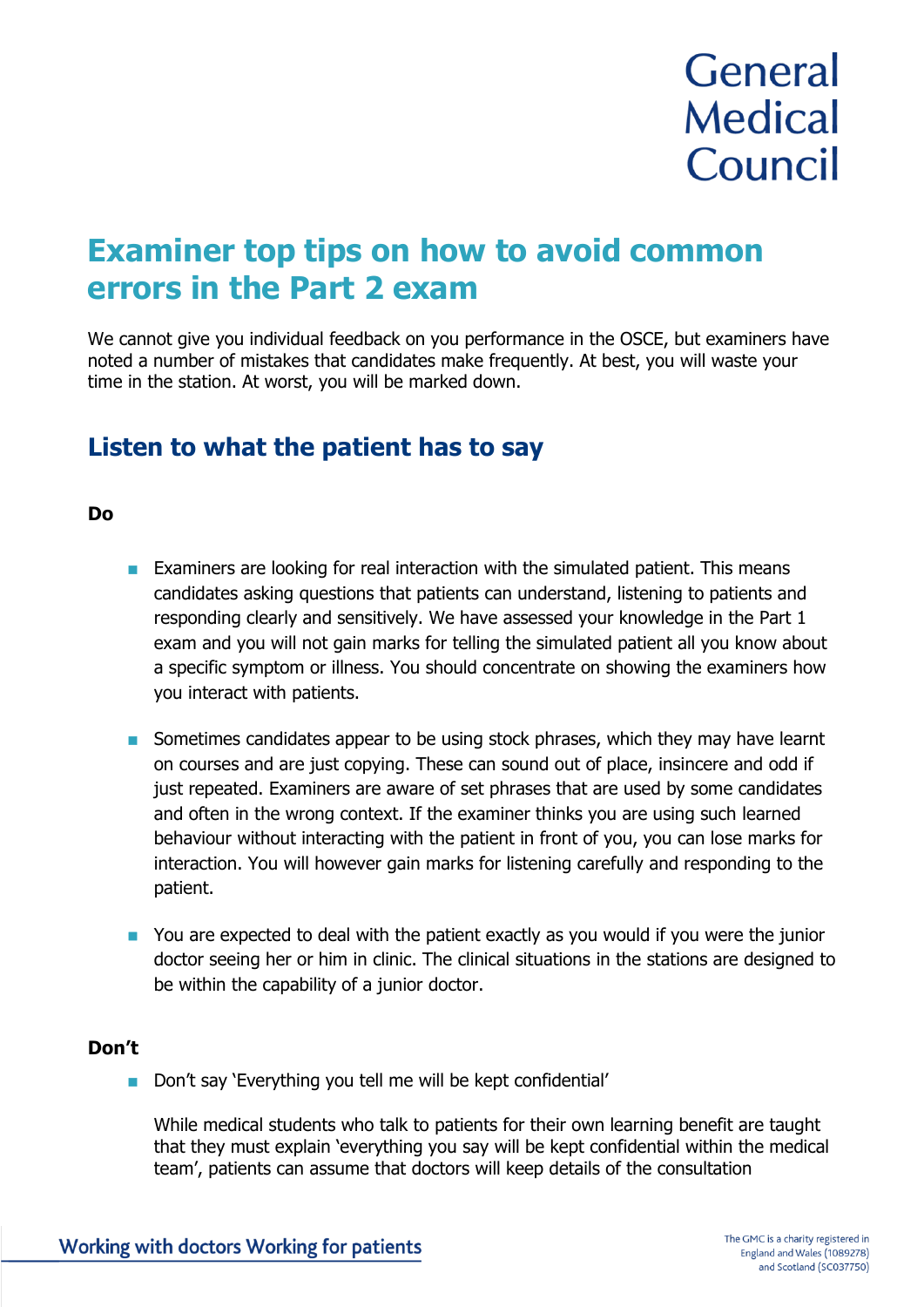confidential. You therefore do not need to say this, and indeed it could sound odd to a patient. There may however be particular circumstances where it would be appropriate to say this. For example, if a patient is worried about telling you something and you think this is because of confidentiality.

Don't say 'May I ask you a personal question?'

Signposting when you are changing the line of questioning can sometimes be helpful; for example when moving from asking about symptoms to lifestyle habits. 'I'd like to ask you about lifestyle habits'. However asking 'May I ask you a personal question?' followed by questions such as 'Do you drink alcohol?' or 'Do you smoke?' can seem odd. Because many adults in the UK drink alcohol and smoke you could be seen to be implying it is something to be embarrassed about by highlighting it as 'personal'. If you think the patient was offended by a question, apologise and explain that you are asking to help get a clear understanding.

Don't say 'May I ask you some questions?'; 'Is that OK?'

As in real life, you can assume that patients (unless detained under the Mental Health Act) have sought the consultation with you. They will expect a doctor to ask questions and they will generally wish to be cooperative. In routine consultations expressions such as 'May I ask you some questions?' or adding 'Is that OK?' to statements can sound odd coming from a doctor.

It is however appropriate when examining a patient to say 'I would like to examine you, is that OK?' to check implied consent before proceeding.

Don't refer the patient to the internet.

The stations are designed to be within the capability of a doctor at the level of the beginning of Foundation Year 2 in the UK and the examiners want to hear what your advice is. There will not be any circumstances under which this is an appropriate response. Similarly, be wary of telling patients that you will discuss with a senior colleague. You will not gain any marks if this is not an appropriate response.

## **Check that you understand what you are being asked to do**

#### **Do**

- Make sure that you read the station instructions carefully. Examiners have noted that candidates have not fully grasped what the station is about. Do not assume that you know what the station is about because we have a number of different variations on particular topics.
- The station instructions are also available in the room. Do not be afraid to look at them again if you are unsure. You will not be penalised for this.
- Make sure you prepare for psychiatric stations. Being able to assess suicide risk, for example, is a very important skill in the UK.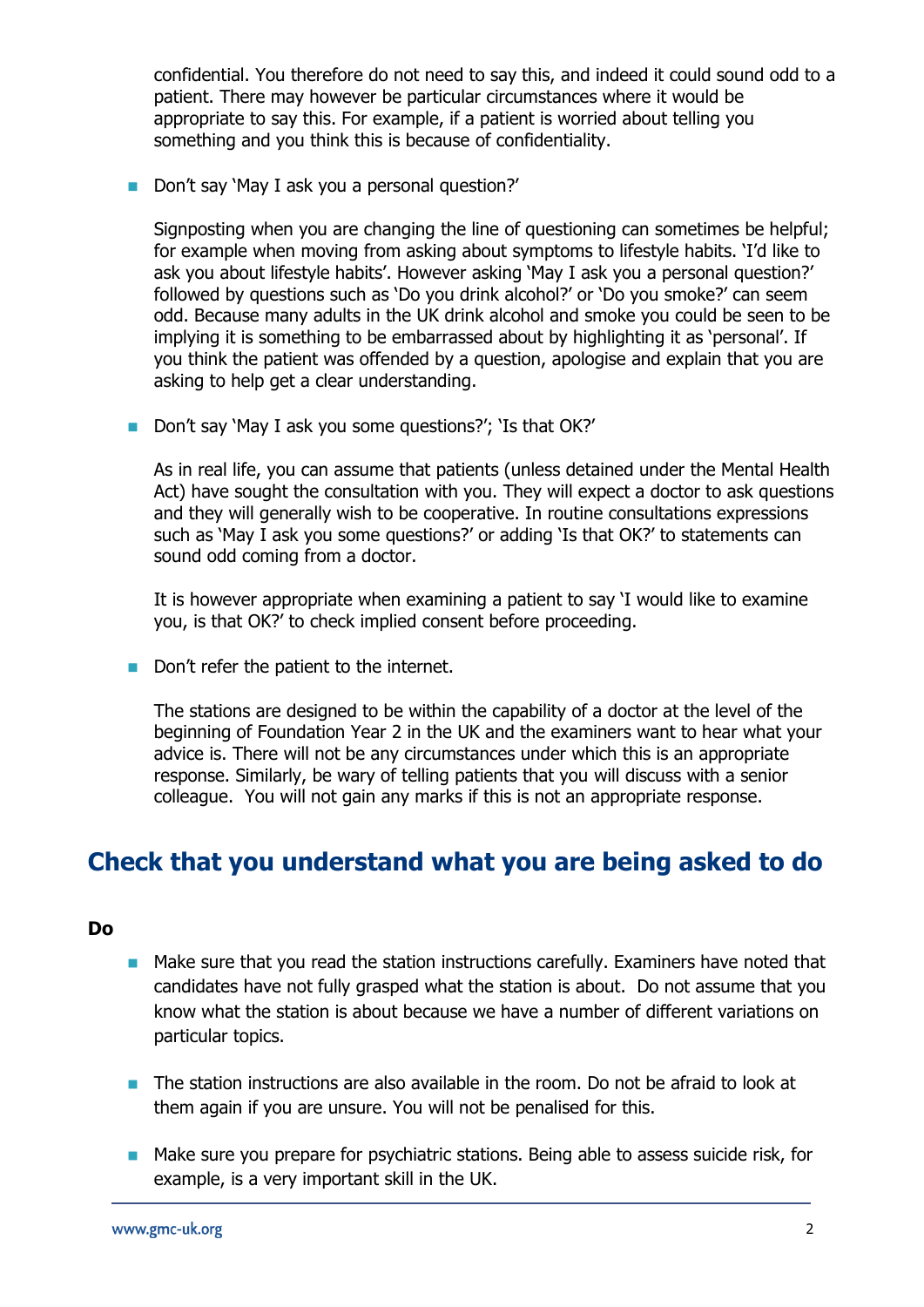- $\blacksquare$  Be wary of offering analgesia. If the station is to elicit where there is pain and which movements provoke it, you will gain no credit for offering painkillers.
- **If a child is being discussed, make sure you get the sex of the child right and use the** correct pronoun, he or she. The instructions will tell you if this is a male or female child.

#### **Don't**

- If you are asked to suggest a likely diagnosis to the examiner, do not direct these comments to the patient. Give the examiner the reasons for your conclusion.
- Do not invent a previous consultation or test results which will help you with the station. Examiners will interpret this as avoiding the task required in the stations and penalise you.
- If the child is not a baby, do not refer to it as 'baby'. The instructions will tell you if this is a baby or child. Make sure you ask questions appropriate to the age of the child. For example, do not ask how a baby is getting on at school.
- $\blacksquare$  The station instructions will tell you how to explain what you are doing when examining a manikin. Unless it says to do so, do not talk to a manikin.
- In emergency management situations, candidates do not always know the correct protocols. It is necessary not only to be familiar with these to pass these stations but also to know how to apply them effectively.

## **Behave as you would in real life**

#### **Do**

As far as possible, you should behave as you would normally do with your patients. Although the examination is an artificial environment, the examiners are judging how you would perform the tasks in the stations in real life. Examiners will not be impressed by a rehearsed preamble to the consultation. Candidates who act and speak naturally will impress examiners most.

#### **Don't**

Don't pretend to do things. For example, you will not gain marks by pretending to draw a curtain around the patient - the station is already private. Also be wary of offering analgesia that you are unable to administer. The role player may accept your offer.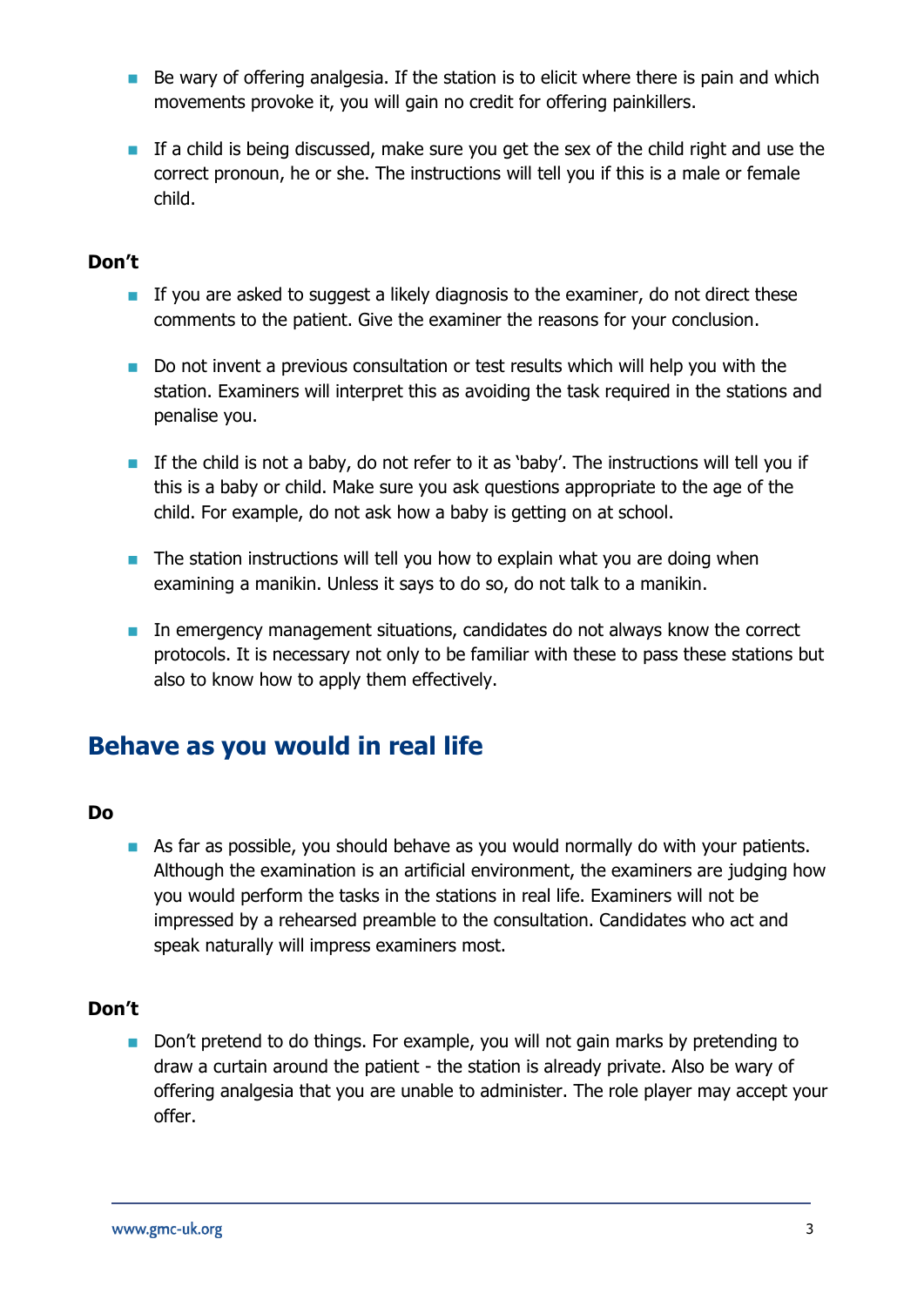- You don't need to pass a tissue to someone who is not showing signs of tears, just because you are conveying bad news, you will not gain marks for handing the role player a tissue if it is not appropriate.
- Don't show mock empathy or false emotion  $-$  you should listen and show proper support to patients.
- Don't invade the role player's personal space; remember to sit at an appropriate distance from the role player and to be aware of their body language. If you move too close and the role player moves back, you are too close.
- Don't tell the examiner how you would carry out a physical examination if you are asked to perform a physical examination, make sure you do so. The examiner will see if you do not examine the patient properly. Telling the examiner what you would do will not gain any marks.
- Don't start the consultation with 'how may I address you?' This is likely to sound strange and it would be more natural to say something like 'what would you like me to call you?'
- Don't refer to patient with a title and their first name. For example, if your patient's name is John Smith and he has agreed that you should call him John, it would not be considered normal to address him as Mr John.
- Don't over-simplify names for parts of the body. Most patients will know the commonly-used names for parts of the body, so there is no need to over-simplify unless you think the patient has not understood. For example, it would be reasonable to expect most people to know the terms 'bladder', 'ovary' and 'vein'. Expressions such as 'water bag', 'egg-producing gland' and 'blood channel' are likely to sound odd. If you doubt that the patient has understood what you are saying, check.

## **Make sure you know why you are doing something**

#### **Do**

**IF** In clinical examination stations, it is obvious that some candidates have learned the sequence of actions by rote and do not really understand why they are performing a particular action. Make sure you are clear about how to examine a patient and why you are undertaking each action.

#### **Don't**

**In stations examining practical skills such as suturing, candidates do not always** consider preparation and the safety of the patient and others. It is important to cover these as well as the correct technique. Do not waste time telling the examiner what